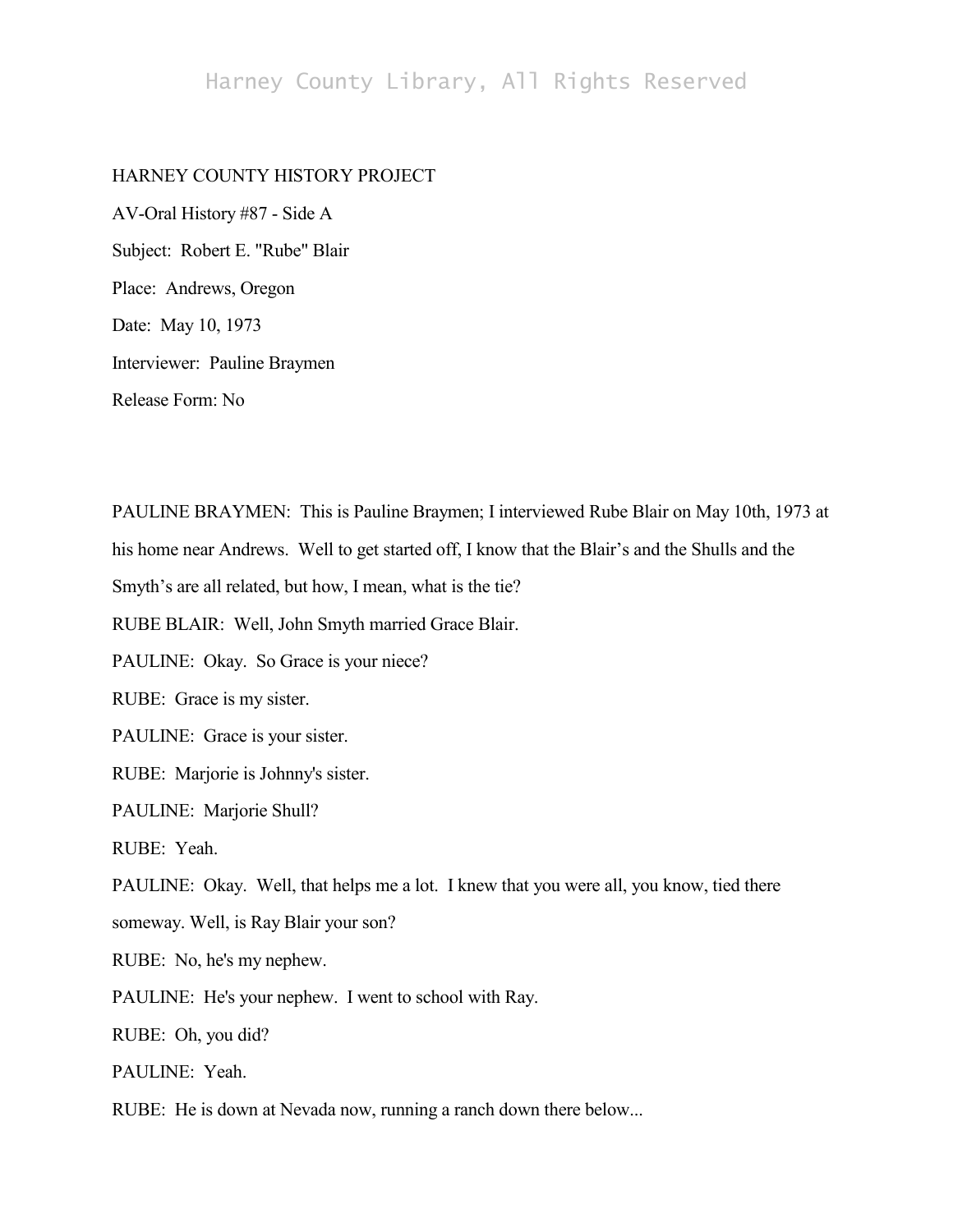PAULINE: I haven't seen him for a long, long time. Well, how did your family happen to come to this part of the country? Did your mom and dad come here?

RUBE: Yeah, they come here in the early days, 1913, or '12, I forget now which.

PAULINE: And what were their names?

RUBE: Blair.

PAULINE: But their first names?

RUBE: Robert.

PAULINE: Robert.

RUBE: And Louise.

PAULINE: And where did they come from?

RUBE: Visalia, California to here.

PAULINE: Do you remember them ever saying why they came?

RUBE: They were getting tired of the dairy business. They really got run out of the dairy business.

Got so shaky and all. They was in the dairy business there in Visalia for about 11 years.

PAULINE: So they decided to get away from it all?

RUBE: Yeah. Well, this is an open country, a free country. Just like this country now is crowded -

-- our country is ruined --- too bad to see things go like it is. Crowds is taken it --- I seen a time

down here when, well I seen while I skinned a coyote, I seen 492 antelope within 200 yards of me.

I seen more bunches out there that I couldn't count. They was around there.

PAULINE: You don't see so many anymore.

RUBE: None.

PAULINE: None?

RUBE: No, there's a little bunch that comes in here in the alfalfa. I don't know where the rest of

them --- they claim there is a lot more in different places, but I never see them.

PAULINE: Well, did your folks homestead this place then?

RUBE: No, we bought it.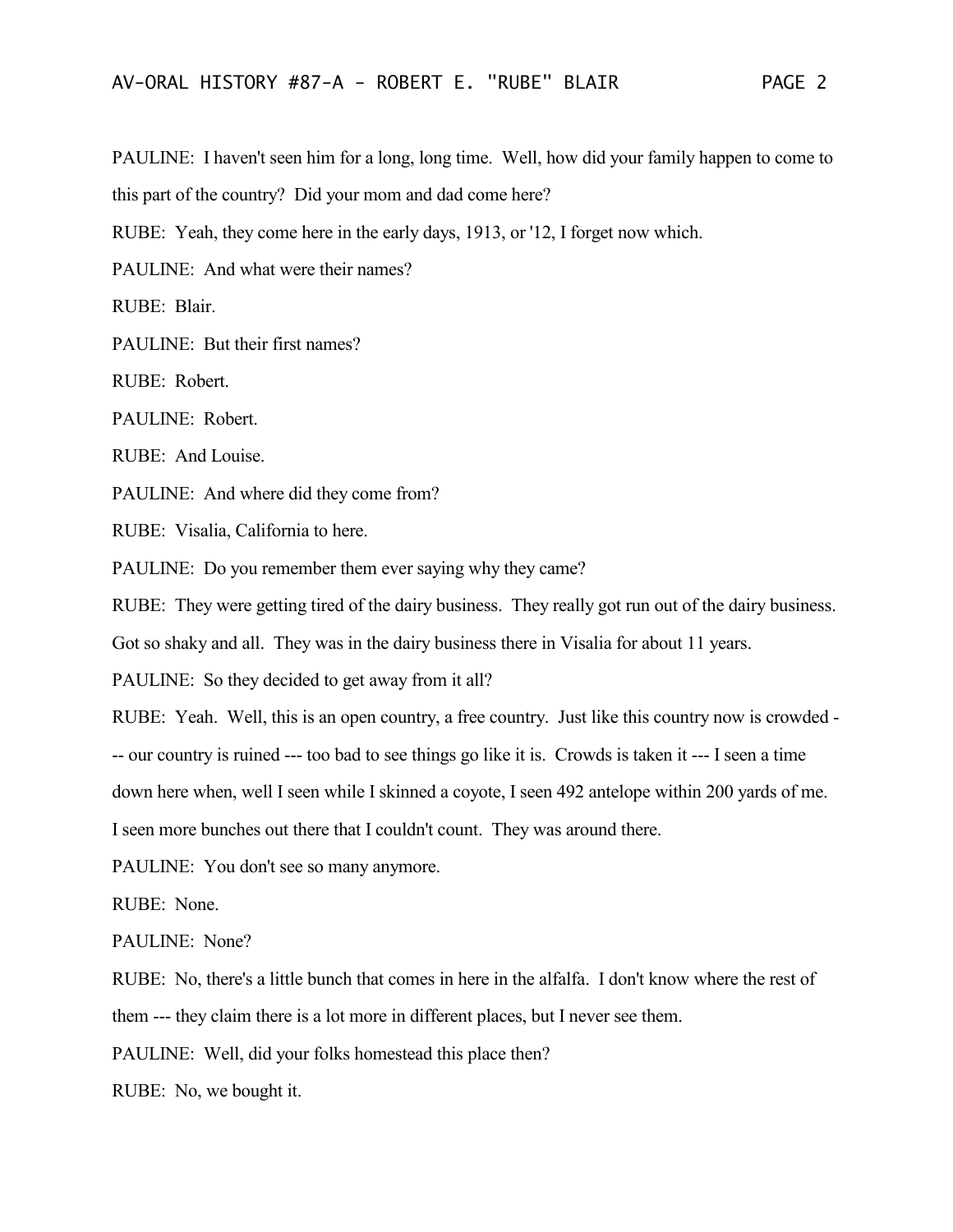PAULINE: You bought it.

RUBE: Yeah, in 1921 or '22. I had a chance to buy this place over here for \$5,500 and they wouldn't loan me the money.

PAULINE: And now it's worth ---

RUBE: Well, you know what they sold it for? \$350,000. Juan Redon's place, I was dealing on that for \$5000, no, \$6000. That belonged to Juan Redon, the Mexican.

PAULINE: What was his name again?

RUBE: Juan Redon.

PAULINE: Juan Redon.

RUBE: J U A N R E D O N. He had the Carlton, the place over where the house is now. And Bill Huffman had this place here.

PAULINE: Now it's Wildhorse Ranch.

RUBE: Yeah, and they bought Penland out, and then he bought, Rankin bought a lot more land around here.

PAULINE: Well, I was thinking that John Henry (Penland) used to live around here.

RUBE: Yeah, he lived down there where that Cantrell lived.

PAULINE: Well, that sure looked familiar to me. We went too far and I was on that road instead of this one up here. And I stopped there and asked Mrs. Cantrell where you lived. You know how to get --- I knew you lived up here, but I didn't know how to get there.

RUBE: I made a mistake, after you hung up, in not telling you how to come. I didn't think you'd been here.

PAULINE: Well, I hadn't, but I knew that your name was on the mailbox. So, and I knew you were up this canyon, so I didn't think I could miss you too far, so I stopped there and asked to be sure that I was on the right road. And I'm glad I did, because I wasn't. She said the culverts are out on up the road.

RUBE: They're pretty bad.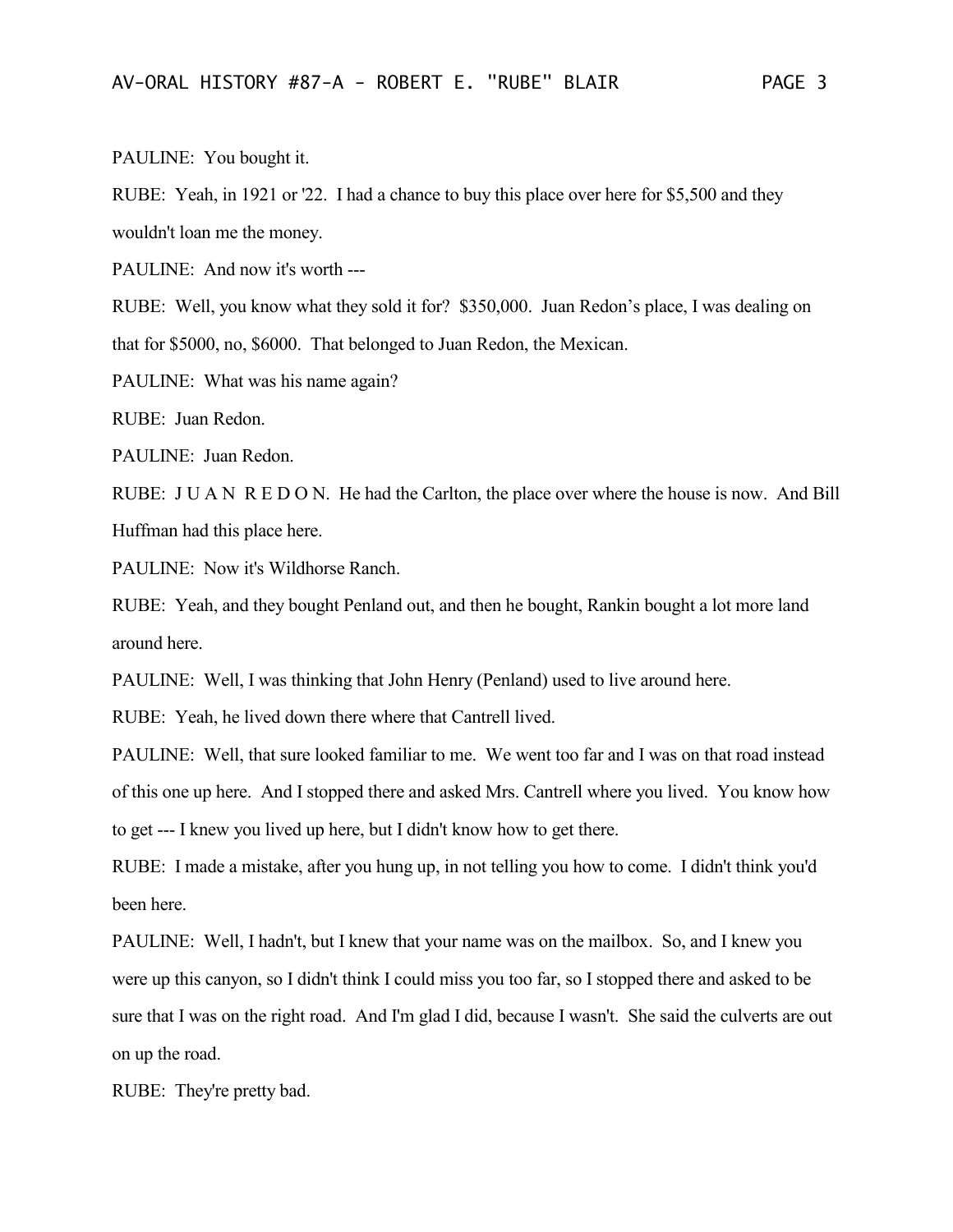PAULINE: Well, I thought when I stopped there that that looked like John Henry's place, because I was there once.

RUBE: Yeah.

PAULINE: Well, where was Juan Redon's place then?

RUBE: That's this place right back...

PAULINE: Right back here. And Huffman had ---

RUBE: Huffman had this part.

PAULINE: You always run cattle, or do you run sheep too?

RUBE: No, I run cattle.

PAULINE: Run cattle.

RUBE: Run horses most of the time up until '47. Sold all the horses I had, so I quit. And the Bureau of Land Management put me out, tried to put me out of the cow business. I got 600 acres on top of the mountain they won't let me use. Everybody else can use it, but I can't.

PAULINE: I've heard this story from more than one person.

RUBE: Yeah, I expect.

PAULINE: I don't always understand just what's behind it all.

RUBE: Well, it's the government. Like everything else, it's run by the government. It's deteriorating.

PAULINE: Well, the community of Andrews used to be quite a community with a store and school.

RUBE: I run the store down here when we had as high as 6 or 7 pack strings, sheep outfits, come in there and load up with \$600, \$700 worth of groceries and go out once a week. And Fields the same way. I run the Fields Store for two years. That is, worked there for Mrs. ... And they'd be 6 and 7 of them pack strings come in there a week and take out \$400 to \$500 worth of groceries. PAULINE: Take them out to the sheep camps?

RUBE: Yeah. Laucerica and Garay had a lot of sheep on the mountain. I forget how many now,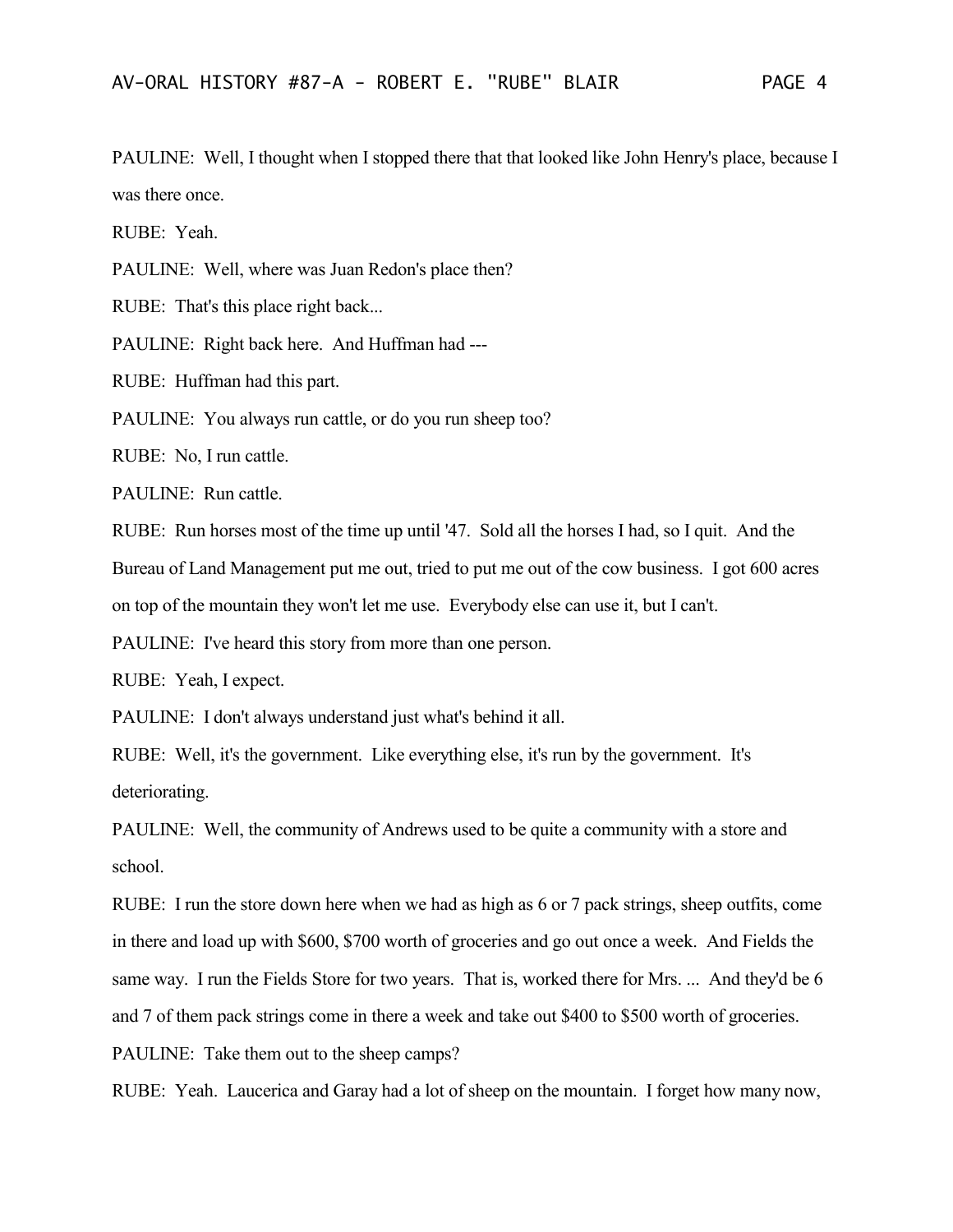36,000 I think. And when the BLM come in, I think, they put 96,000 sheep off the mountain. (NOTE: According to John Scharff, Joe Laucerica and Pete Garay were partners in the sheep business on Steens Mountain. In 1928 they had 16,000 sheep and \$75,000 in the bank, and didn't owe anyone. When the banks in Nevada, where they had their funds on deposit were closed, they lost their money and were not able to get operating loans because they had no debt. In 1935, ewes, old ewes, were selling for \$2 a head. The local Burns bank had taken 2,000 head on some kind of a deal and turned them over to Laucerica and Garay, and they were able to make a financial comeback. They owned only a few small parcels of land in the Steens, in the Big Indian, and Dry Creek areas. Garay, whose name was changed from something less pronounceable, died in Burns of a cerebral hemorrhage, and Laucerica returned to Spain in the mid-1960's.)

PAULINE: They put that many off of the mountain?

RUBE: Off the mountain, yeah. Made them sell out sheep. Frank Kueny bought a lot of them, the homesteads. As you go out the ---they told me he had 42 sections of land on the mountain that he owned. Mrs. Kueny, did you read that piece in the paper she put in?

PAULINE: Yeah, was that pretty well true?

RUBE: Well, it's true, yes. But I don't know about the roads that they're talking about, the wagon trails. Because there is more than one. There's a network of roads around here, you might say. One of them goes the old ridge, and the military trail goes over Whiskey Hill down here and over ... around that way. And then it goes across the desert, down through the Kueny place. Now this is what old man Currey told me. The roads were there; marks were there. He showed me. Old man Currey was here. He was one of the scouts for the government in the early days. He told me this was Fort Alvord. A lot of them told me it wasn't. Alvord was up above, well, I know better now. PAULINE: It was here?

RUBE: It was here, yes. Fort Alvord was right down here about 200 yards below the house. PAULINE: Have you ever found any evidence of ---

RUBE: Oh, I've got a whole can of shells over there I plowed up here in the garden. And bullet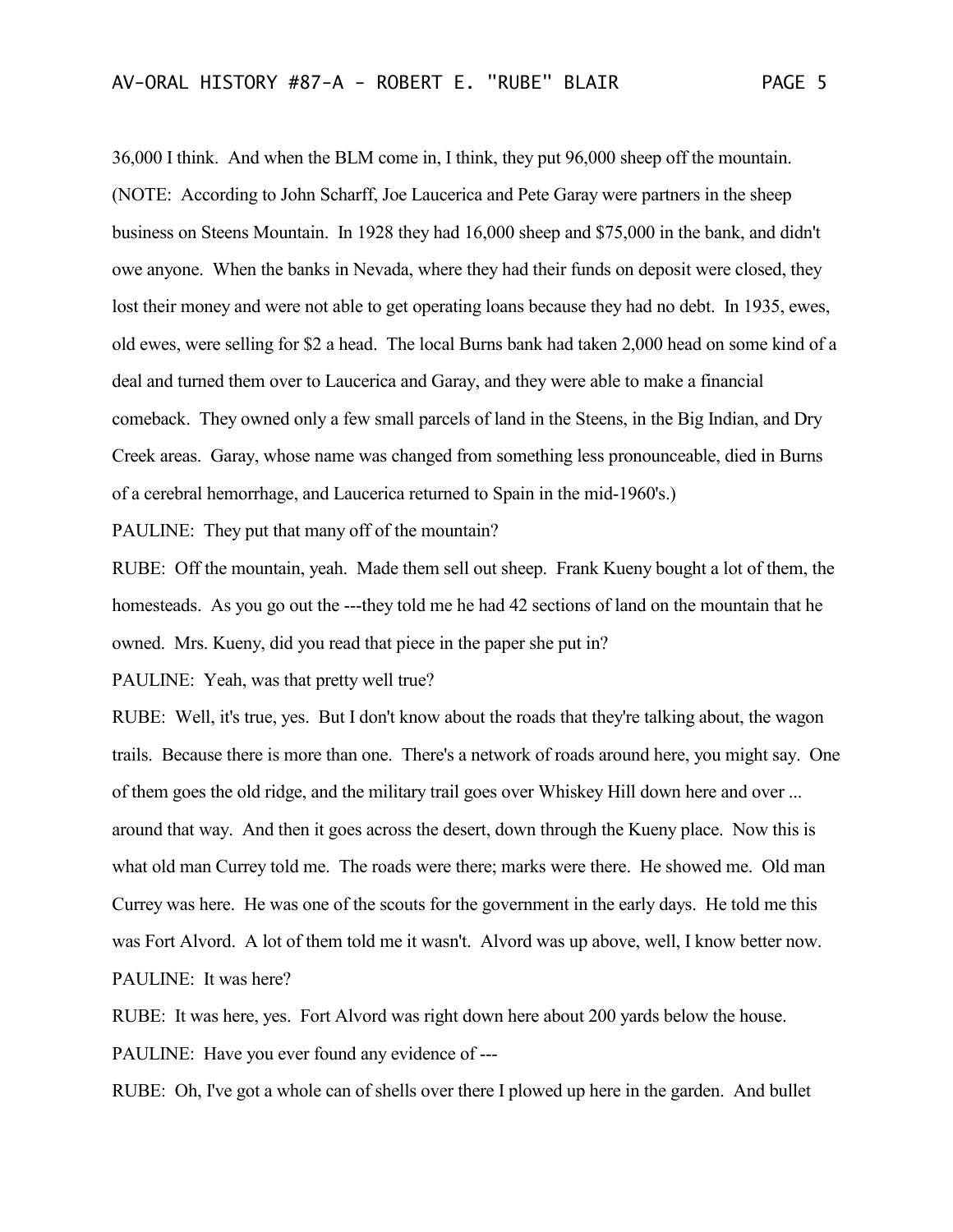molds. And the rocks were there until Barrington tore the building down here four or five years ago. And there's old indications of houses all the way down the creek here. That place of mine down there is one of the original places, where you cross the bridge on the other side of the road. That's the Riales place.

PAULINE: Riales?

RUBE: Riales, yes. Mrs. Kueny said in her paper that it was abandoned when she was there.

Well, I bought the place in '36 from John Smyth. They took it on a grocery bill. I don't know what

time. But I moved on there, I lived there in '21. A cousin and I moved in there and was trapping.

PAULINE: What kind of things did you trap for? Mink?

RUBE: Coyote, wildcat.

PAULINE: Coyote, wildcat. Did you sell the coyote hides then?

RUBE: Yes.

PAULINE: Did you get a pretty good price for them?

RUBE: Oh, we got as high as \$18 a piece for them. That was the way we made our living, you might say. When we first come to this country I shot as high as 2,800 jackrabbits a week, a month. PAULINE: There were a lot of them around then?

RUBE: Oh, yes. There at Garrison Lake in Catlow Valley we sat there on the doorstep of the house and shot 82 rabbits when they came in to water.

PAULINE: Oh, for heavens sakes.

RUBE: Right there within an hour, hour and a half's time in the evening. We'd, Dad and I, would make a trip with packhorses, and camp wherever ... took us. We was trapping. We'd go down through south Catlow, down to the Nevada line, and back around to Fields. Around the hotel there in Fields. I had a barn, too. I had as high as 75 horses there in one night.

PAULINE: That's a lot of horses. Now was this the livery barn there at Fields?

RUBE: Yes.

PAULINE: Is that the one that still is ---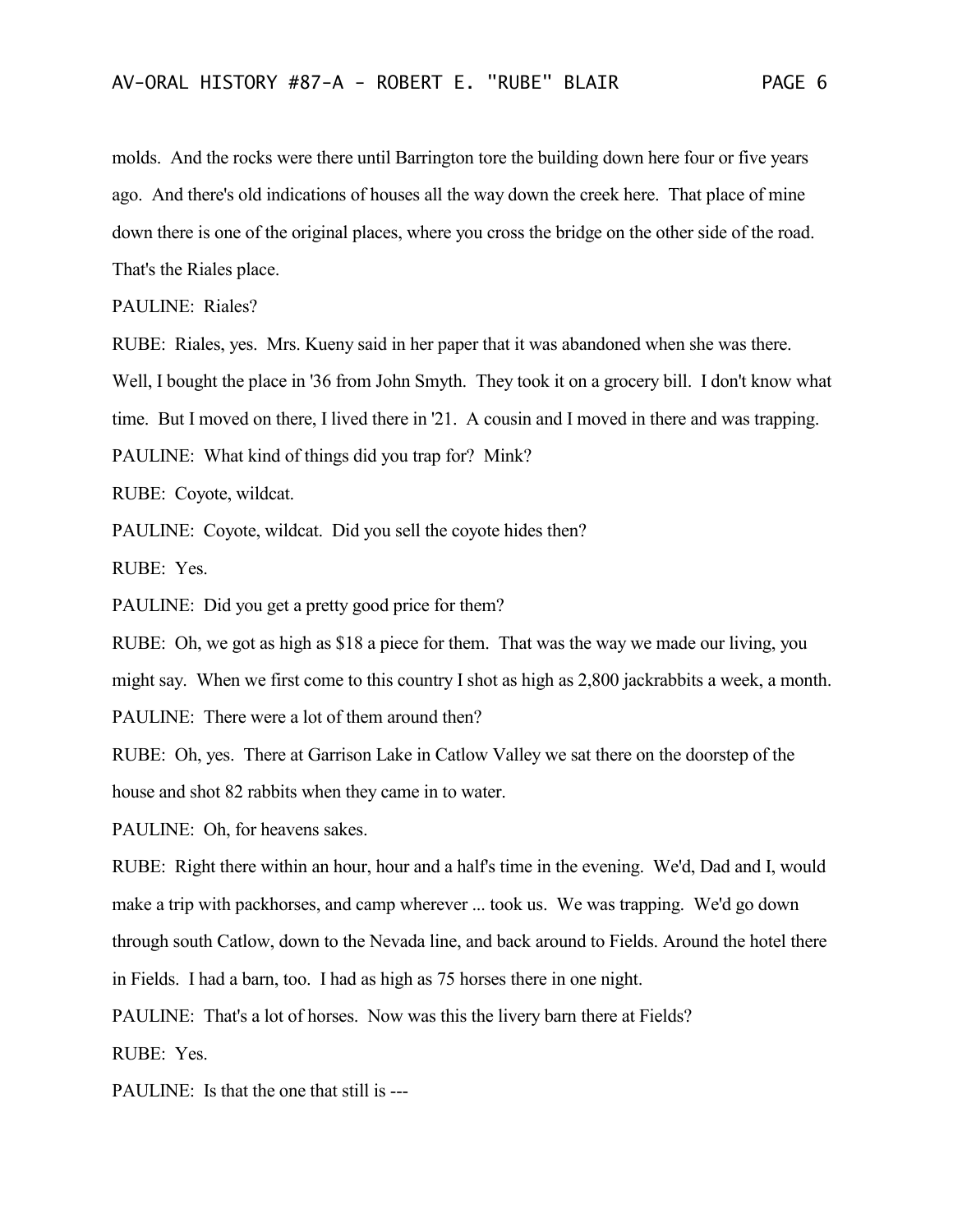RUBE: It's the same barn, yes. I had to corral...

PAULINE: Well, most of the people around this area then were cattlemen and sheep men and --- RUBE: Yeah, and trappers.

PAULINE: Trappers.

RUBE: We'd trap most of the time, a lot of jackrabbits. We'd take a team and wagon and go out across the valley and hunt jackrabbits all day. And get as high as, oh I've got as high as 125 rabbits in one day with a 22 rifle.

PAULINE: That's a lot of rabbits.

RUBE: Yeah.

PAULINE: Well, I can believe it because I was down here; oh 15 years ago when the rabbits were real bad again, and watched them come out across the fields. I never saw so many rabbits in my life, so I can believe it.

RUBE: Yeah. Well, I seen over in Catlow Valley around Home Creek, or in there some place --- I forget the fellow's name now but there's a whole bunch of them --- built a corral and got 5,000 in one night by driving them. That's a pile of rabbits. Just get out through the sagebrush, and old Bass Haines, he lives down there in the west side of the valley, built a little corral and put a wing out about a quarter on one side, and about 200 yards on the other, and him and his wife, and granddaughter went out a foot and drove in 500 in one night. Get in that corral and kill them. That's when they was 5 cents a piece, bounty.

PAULINE: Did you have to take the ears into Burns?

RUBE: Yeah, you cut the ears. Yes, you cut the ears off and took them into Burns. I think it was 1914 they voted that bounty on there at Blitzen. They never voted it off, it's still on, but they won't pay no bounty.

PAULINE: They won't honor it?

RUBE: No. Down here at Fields, walking from my mines, I had some quicksilver mines down there --- down to Fields --- I would take a 22 and I would make enough to pay for the groceries at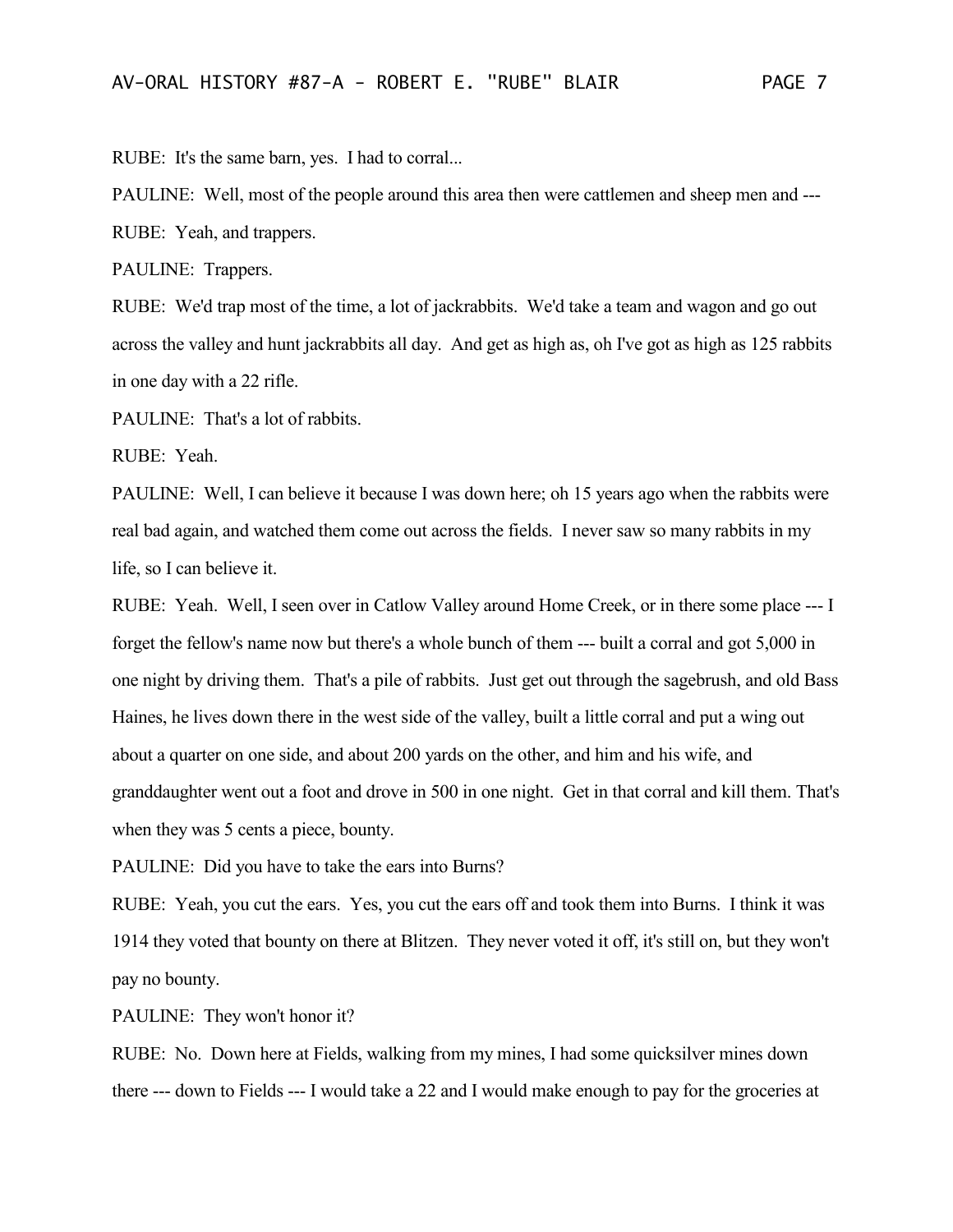four and a half cents a piece.

PAULINE: Well, this is what I'd heard, that people would take the ears to the grocery store and pay for the groceries, and then the grocery man would haul them into Burns and collect the bounty on them.

RUBE: Four and a half cents a piece. He got a half a cent.

PAULINE: Made a little profit on it.

RUBE: Yeah.

PAULINE: Well, it probably just about paid for hauling them in. A little more.

RUBE: Well, I don't know. Wouldn't much more than pay for it. But then you take several thousand rabbit ears, it counts up.

PAULINE: Well, \$40 worth of groceries in those days was a lot of groceries.

RUBE: Oh yes. Well, I was walking about four miles, I'd probably get 100, 125 rabbits, and that's pay for my groceries while I was walking there. That's about, saving a lot of work.

PAULINE: Yeah. Well, when did people sort of, you know, the two communities, of course there are still a few people at Fields, but Andrews is just practically --- there is no store there or anything anymore. But I mean what happened, and when did the people start moving away?

RUBE: When the Bureau of Land Management come in. That's what crowded the people out.

PAULINE: No more free range. And people couldn't make it.

RUBE: No, they couldn't make it. So when Marjorie left there, Craig and his wife came in, she blowed up and tore up that store. The old store building foundation is there, across the road. John used to have an awful trade there. Why he had the sheep men, cattlemen. And these ranches, they had as high as, Whitehorse had 25 men working for him, and Alvord had as high as 50 working then. And they all used to come down here and traded. Serrano Point had 5 or 6.

PAULINE: Now where was Serrano Point?

RUBE: Right straight across from Andrews, right straight across the valley.

PAULINE: That way?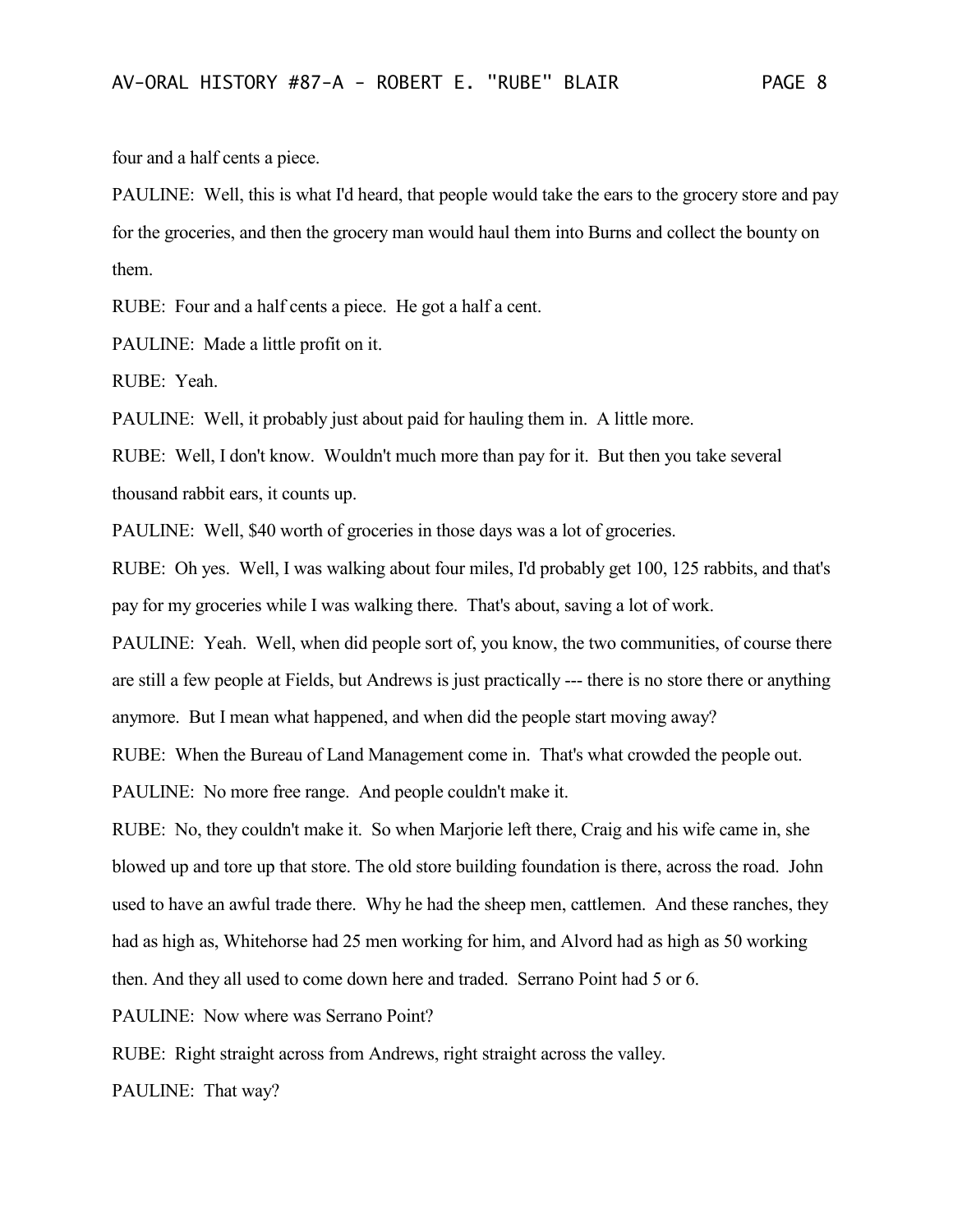RUBE: Yeah.

PAULINE: I've never heard of that.

RUBE: It's east.

PAULINE: S E R A N A? (Corrected to Serrano)

RUBE: Yeah.

PAULINE: And that was a ranch?

RUBE: S E R A --- I can't spell it now. It's Serrano.

PAULINE: Serrano, with an O on the end.

RUBE: Yeah.

PAULINE: And that was a ranch?

RUBE: Yeah, it belonged to the PLS Company. Belongs to the Kueny place now. I started to work there when I was 13.

PAULINE: What did you do?

RUBE: Built fence, done chores. First one thing and another. Started at the Alvord and worked up there most of the time from then on. After school, Cliff would come down and get me, take me out to the ranch and put me to work.

PAULINE: Did you go to school in Andrews?

RUBE: No, I never went to school in Andrews. I went to school down below McLean's. They had a schoolhouse down there.

PAULINE: Are they between here and Fields?

RUBE: No, they are south of Fields.

PAULINE: South of Fields. Well, you had to go quite a ways then.

RUBE: About six miles.

PAULINE: Six miles.

RUBE: When I was at Long Hollow at the homestead we had a schoolhouse up there. That was in '14, I think.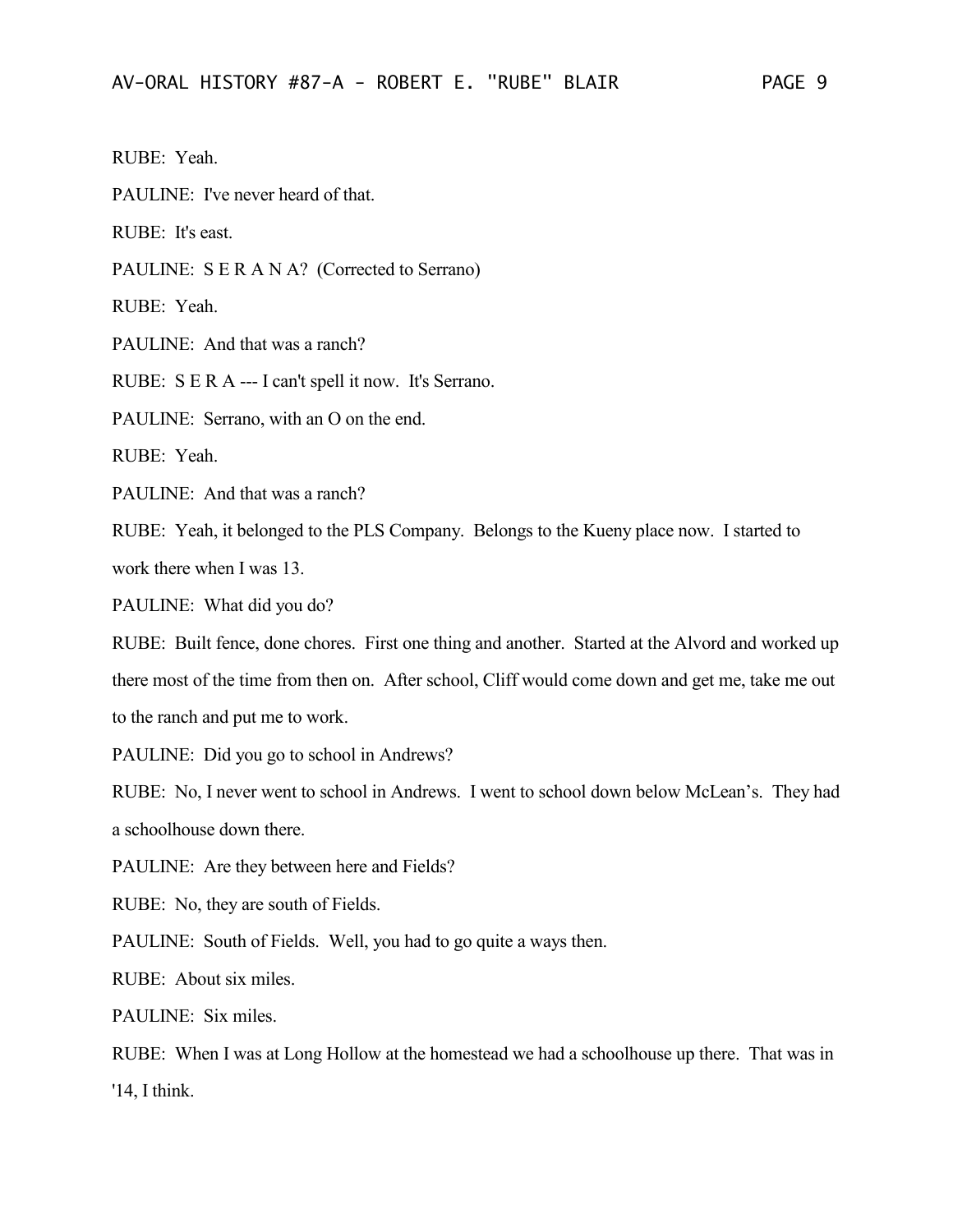PAULINE: Well, now Long Hollow is between Fields and ---

RUBE: Catlow.

PAULINE: Catlow.

RUBE: Our old house is still standing over there. Beginning to fall down. Built out of rock.

PAULINE: You homesteaded over there? Your folks homesteaded over there?

RUBE: Yeah.

PAULINE: Well, that's where they went first then.

RUBE: That's where we went first.

PAULINE: And then came over here later?

RUBE: Come up here in '21 or '22.

PAULINE: Well, have McLean's been down here in this part of the country then for many, many years too?

RUBE: Oh yes, they were here before we was. Warren and ... they passed away. Warren was born here, and Ollie was born here too. Ollie Heinz, she was born here.

PAULINE: Is she a McLean?

RUBE: Yeah.

PAULINE: I didn't know that.

RUBE: She was Warren's sister.

PAULINE: Yeah. Well I didn't know that. The Ollie that works at Home Drug now?

RUBE: Yeah.

PAULINE: I've known her all my life and I didn't know that.

RUBE: She could tell you quite a bit about ... too.

PAULINE: Yeah, well I ought to interview her. She's one that I just never --- I don't ever think about her as being an old timer either, I don't know why.

RUBE: Well, probably wouldn't around Burns there.

PAULINE: Of course, her daughter is just a few years younger than me, and I just never thought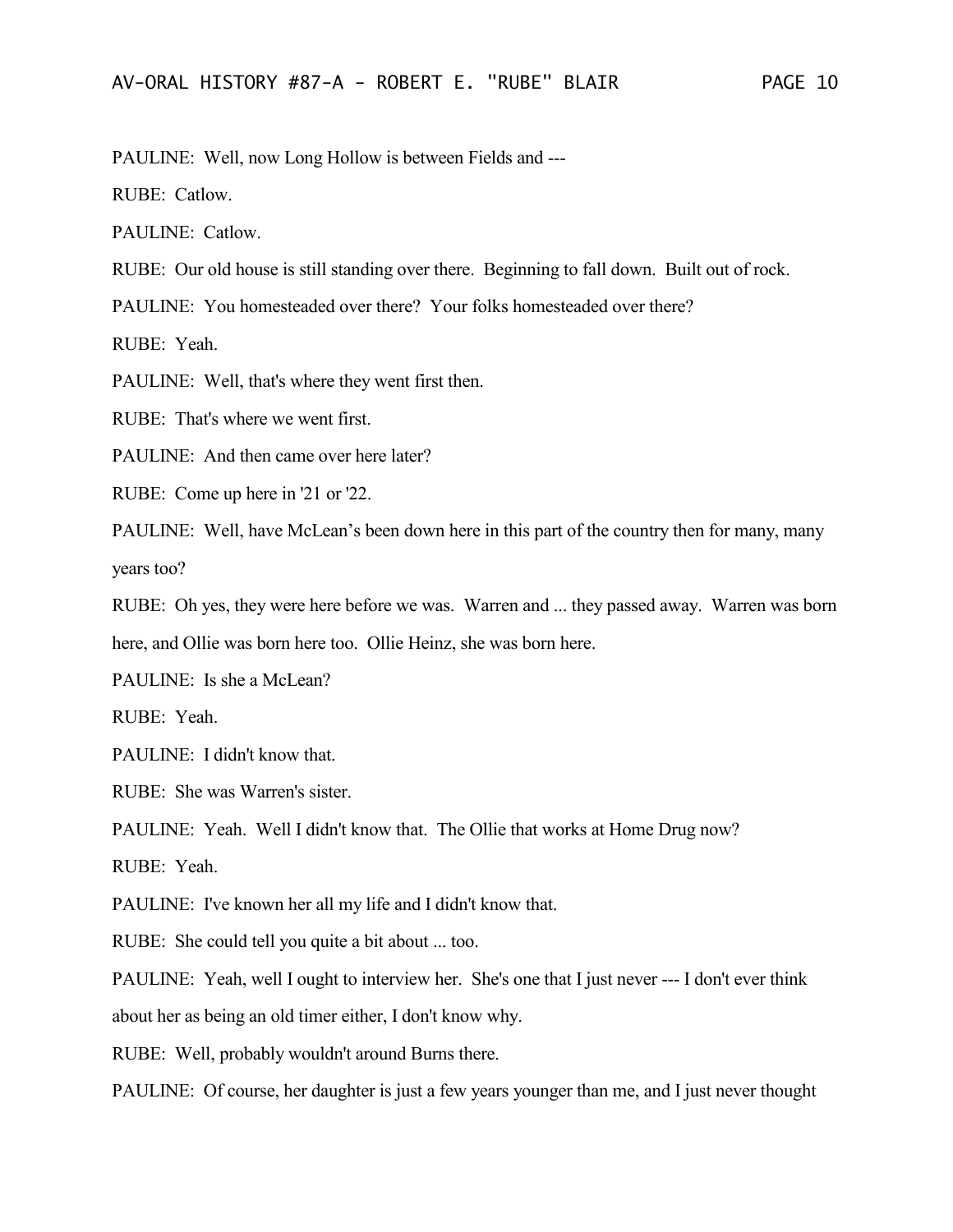about her. I didn't know that she grew up down here or anything.

RUBE: Yeah, raised here. Well now ... boys pulled out. I don't know if they are alive yet or not ... ... (Unrelated)

PAULINE: Were the winters pretty severe down in here when you were a boy?

RUBE: Used to be.

PAULINE: I've heard some tales about Long Hollow as it being a really bad place to get caught in a storm.

RUBE: Yeah, there was a lot of them that never got through, but we pulled them over the hill with a team. They trailed sheep through there in the wintertime, too. They made V's, put the team on something to pull on. ...

PAULINE: Take two poles?

RUBE: Yeah, and make a V out of boards. Trail it, so you could get the sheep over to hay. There'd be three feet of snow in there. I pulled lots of cars over. Pulled them up on top of the mountain, and then after they got on top, they could make it all right. Get down the other side. PAULINE: Yeah, getting up the one side. Mrs. Urizar was telling me about she and her husband getting caught in a storm down there. I guess they had, he had her and the two little boys, or something with her, and she didn't think they were going to get out of it alive ...

RUBE: Well, I don't know whether it was before he was married, or afterwards, but I seen him come down the canyon one time, and he had a Model-T Ford, brand new one, both doors open. They had three doors, all three doors open. And he goes out through mud, the mud flying and everything.

PAULINE: Oh dear! Sounds like he just drove.

RUBE: Oh, he was driving. But that used to be a pretty bad road. But they are changing it now, so if we ever get snow again they won't get through there at all. Moving all that hillside, coming around under the hill, see. The snow will drift in there and fill the road through. There will be a job there for somebody all winter long.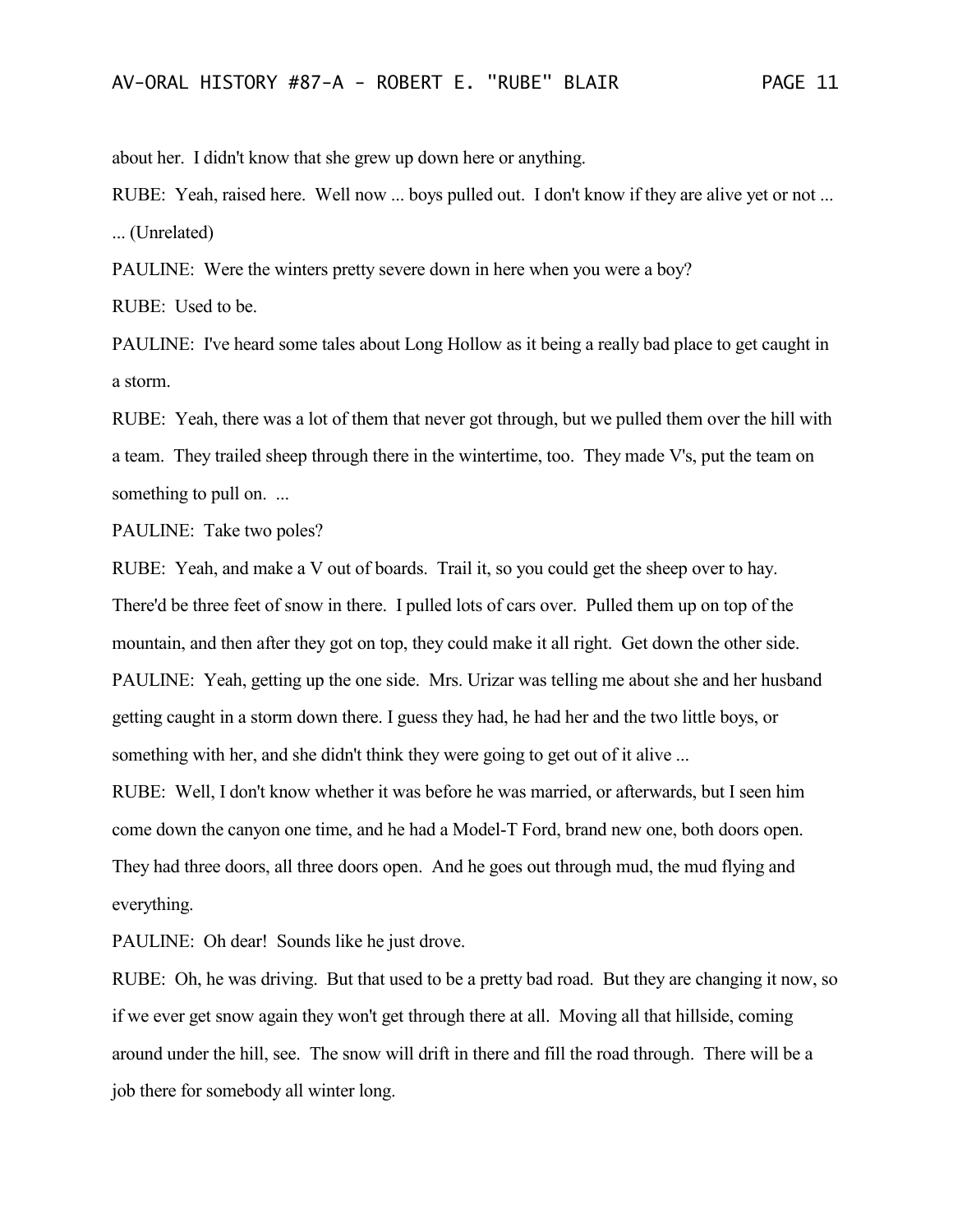PAULINE: Well, maybe that's what they had in mind. Create a little employment.

RUBE: Kind of looks like it.

PAULINE: Yeah. Well, the weather has changed so much. Things are so different.

RUBE: Oh it has, yes. I've seen 18, 20 inches of snow right here in this valley all winter long. I left my car down here many a time at the Kueny place, and along the road down here because I couldn't go.

PAULINE: And now you don't really get any that stays on at all, do you?

RUBE: Oh no, it don't stay on at all. There's no snow to tell. Four or five inches and it's gone in

24 hours. That snow we had night before last ---

PAULINE: Did you have snow night before last?

RUBE: I think it was the night before last, three or four nights ago. It was snowing here when I went to bed, the ground was white. Next morning there wasn't a bit of snow on the ground. It looked like it hadn't even rained.

PAULINE: Well, what about the Borax Mine, now? Where is it from here?

RUBE: Right down the valley here, about 6, let's see, about 12 miles I guess. Down the main road, then you turn off and go out into the valley.

PAULINE: Is the road marked so that you --- in any way?

RUBE: No.

PAULINE: You just have to know which road to go on. Do you remember when they were still mining there, and hauling borax out?

RUBE: No, I don't know. I know that ... cooked for 35 Chinamen there, and he was telling me --- When he was cooking at the Alvord, I was driving stage then, he was telling me about it. They was building up little houses; about all gone, I guess. I got a picture of one, my sister's; I had a picture of Fort Smith. Only picture of it there is, I guess, but I can't get them. I took one up here to that photograph ... in Burns. And they claimed they lost the picture.

PAULINE: Oh no.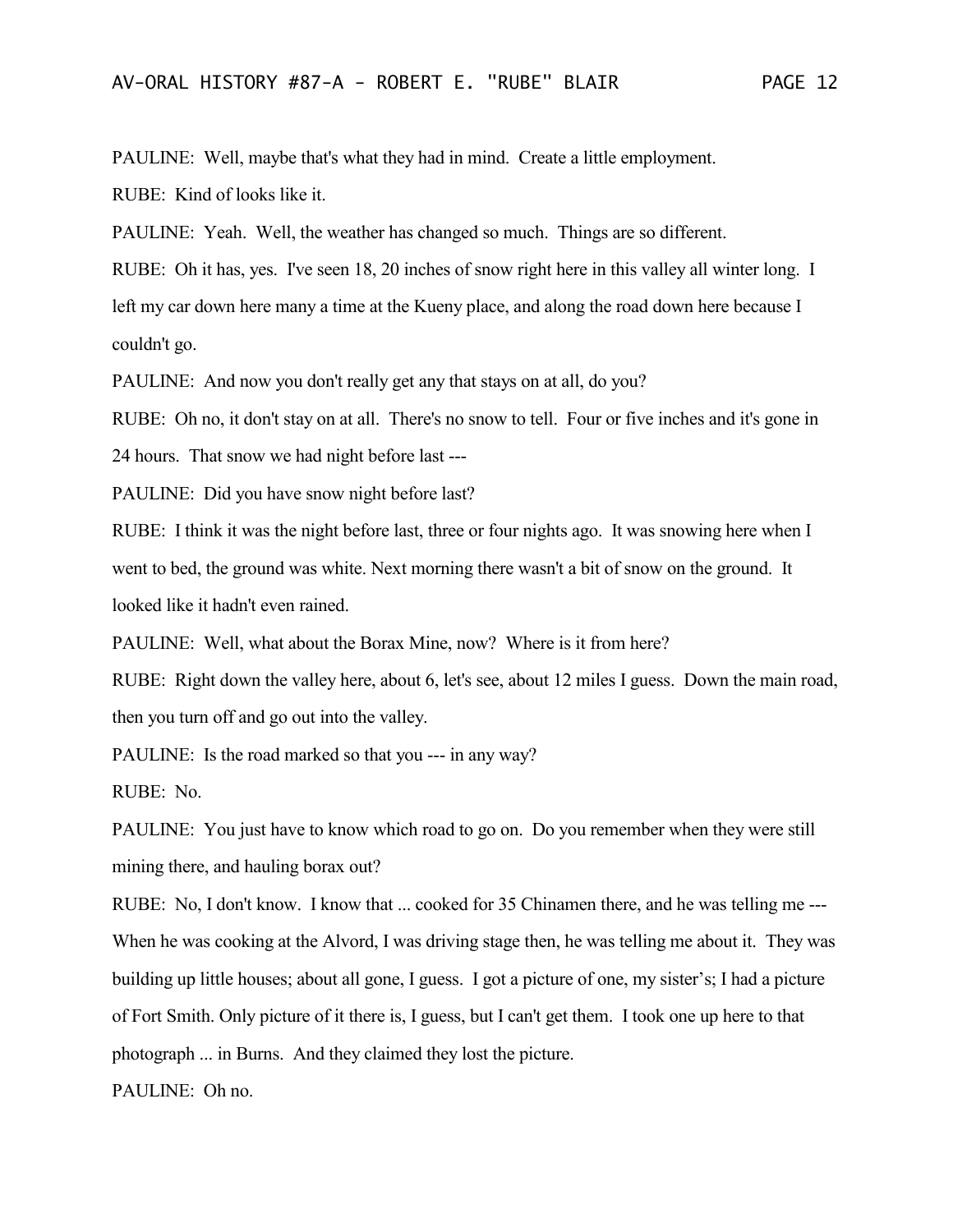RUBE: Yeah. I got two copies of it though.

PAULINE: Well, where was Fort Smith?

RUBE: On Willow Creek, over here on Whitehorse Ranch. It moved from here to Whitehorse or

Willow Creek, now I don't know which place they moved to. Old man Currey never said.

PAULINE: That's the one they call Fort B. F. Smith?

RUBE: C. S.

PAULINE: C. S.

RUBE: C. S., I believe. It would be interesting for you to look at that.

PAULINE: Yeah, it would.

RUBE: The Fort is gone; the county tore it down and built a bridge out of it.

PAULINE: Well, that's a ---

RUBE: That's the county for you. But there is buildings above there. I don't know how they are; I haven't been up there since the '30's. '34-'35, I guess when I was in there. But there is buildings up there that the plaster on the inside is just as good as the day they put it up there. Plaster was made out of that adobe mud and antelope hair, and you couldn't tear it apart. You take a piece of it, and you couldn't pull it apart.

PAULINE: Now this is at what used to be Fort Smith?

RUBE: Yeah, C. S. A little ways above the Fort, probably 2 miles, mile and a half.

PAULINE: And they used adobe mud and antelope hair?

RUBE: Antelope and deer hair, yeah.

PAULINE: Well, that's interesting.

RUBE: It's a plaster that lasts now I'll tell you, because it was a building that was pretty badly tore down when I was over there. It was made out of sod. And where it was on the wall again, you couldn't tear it apart. That is after you tore it off the wall you couldn't break it; pull it apart. I think two or three buildings over there. There is a lot of those old sod buildings, rock buildings in the Whitehorse field.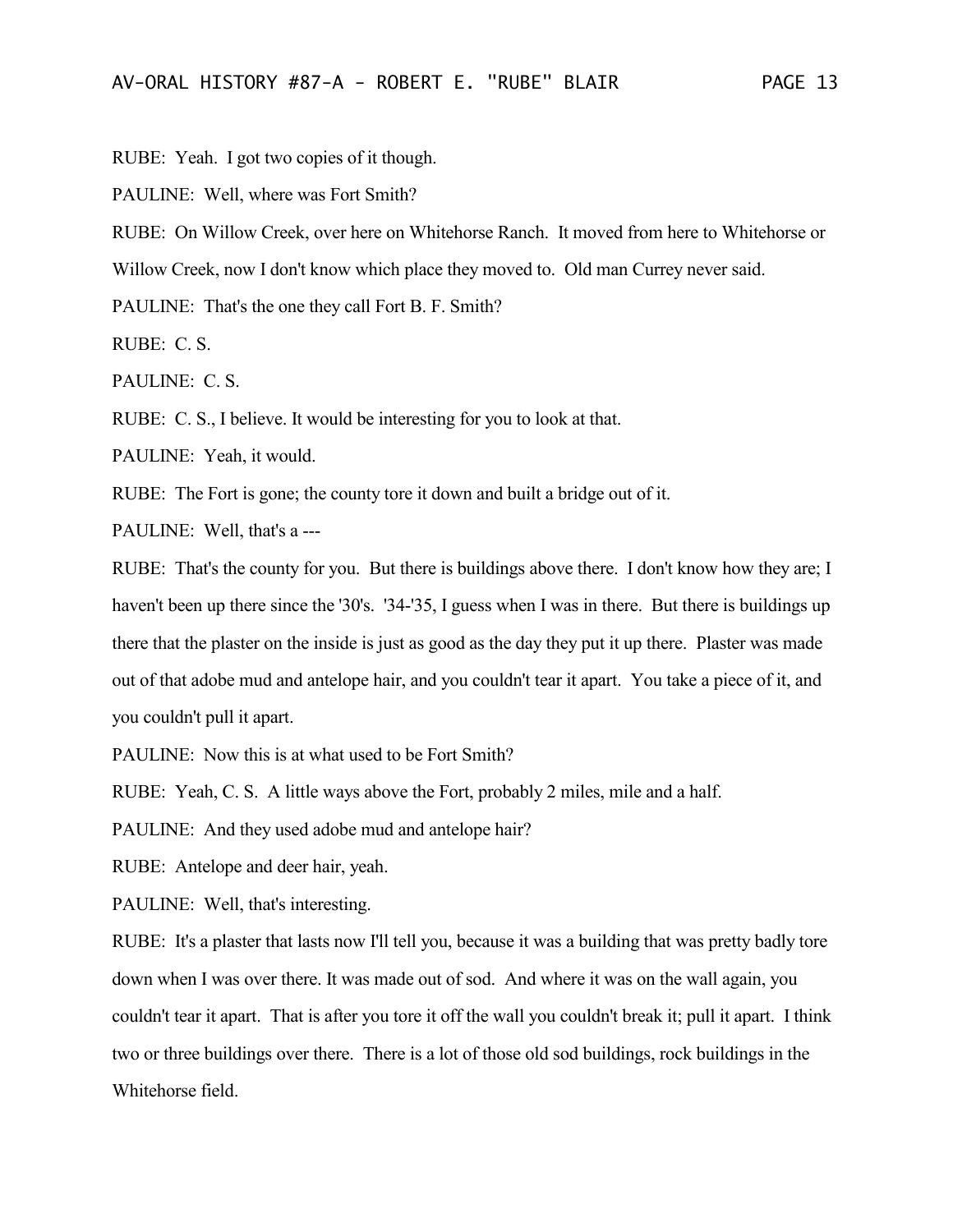PAULINE: Yeah. Now where is Whitehorse from here? You go further, don't you?

RUBE: Right straight across the valley. To get there now you'd have to go around by Trout Creek, back up that way.

PAULINE: Now that was where John Devine settled, wasn't it?

RUBE: Yeah. That's where Devine settled. Well, he had Alvord too.

PAULINE: Then the name Wildhorse Ranch isn't an old name. That's just ---

RUBE: ...

PAULINE: That's a new name.

RUBE: Yes.

PAULINE: Well, I thought it was a new name, but I couldn't ---

RUBE: ... out there.

PAULINE: Well, this is Wildhorse Creek that comes down?

RUBE: Yeah, Wildhorse Creek. Lot of roads --- if people had time I could take them and show them these roads, and old forts and things. And that photograph gallery in Juntura, where they moved to, you know, from Burns, they have got the original picture that I did have, but they don't want to send it to me, or they claim they can't find it. The same way with that here newspaper office, they claim they can't find it.

PAULINE: Well, I can understand things getting lost there, because I know enough about that place. Its there if someone could just find it, but finding it would be another thing.

RUBE: Well, I told him, when he took them he put them in an envelope. They was looking through the open pictures. I don't want to lose them. I got a lot of pictures I'd like to hold onto, like World War II and World War I pictures.

PAULINE: You said you drove the stage for a while. Where did you drive, between here and Burns?

RUBE: Crane.

PAULINE: Here and Crane.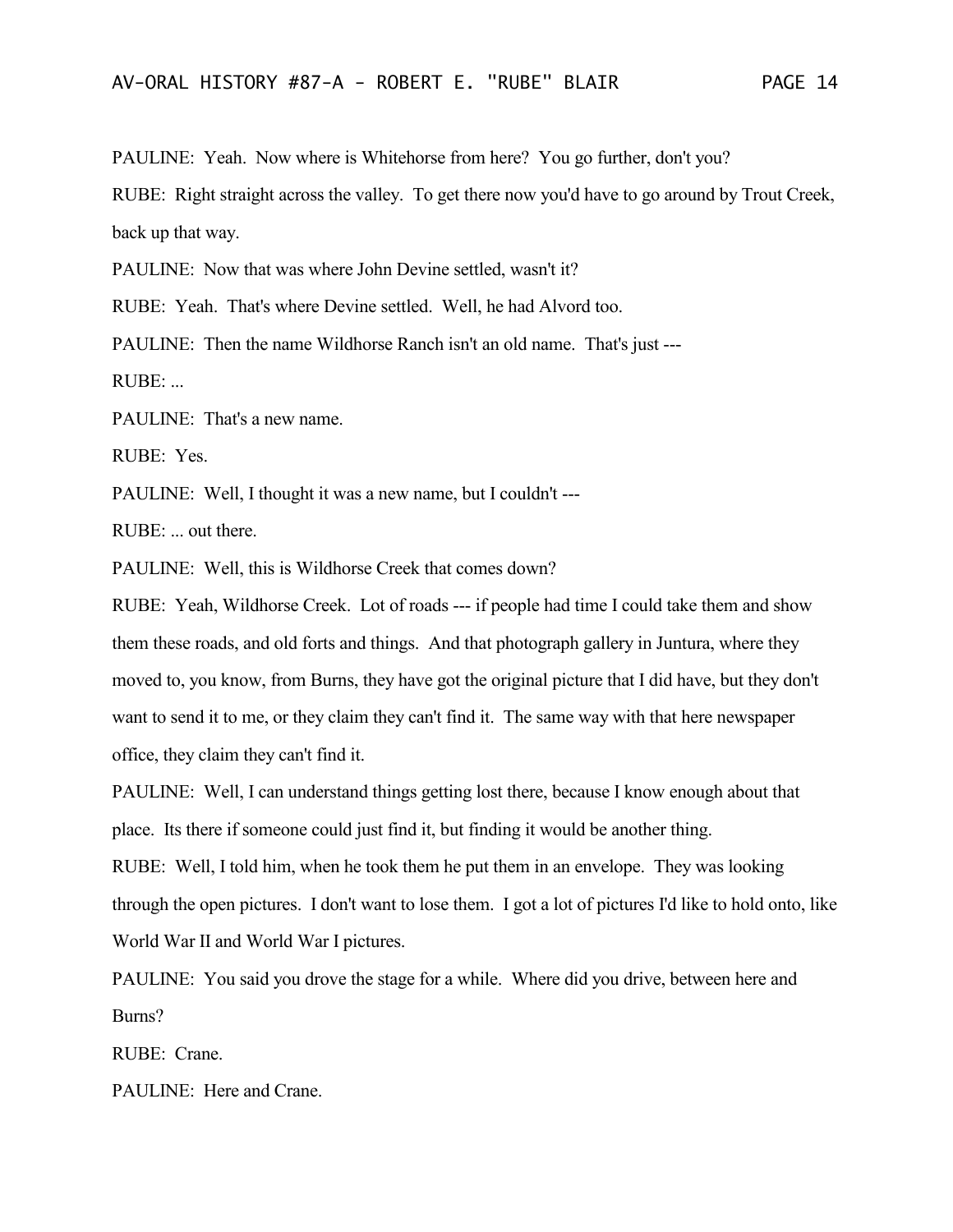## RUBE: Denio and Crane.

## PAULINE: Everyday?

RUBE: Everyday on the road, yes. Some days I didn't get through. I shoveled mud out here between here and Fields, push it up in front of the front axle. I'd shovel it out and go until it'd pile up again, maybe 50 or 100 feet. Over the top of that Anderson grade. Wintertime go down there, the mud would ball up and be that big around, and you'd come back the next morning and you'd have to break them up with sledgehammers to get through.

PAULINE: Yeah, when that dries, it'd just dry like cement, wouldn't it?

RUBE: Well, it froze.

PAULINE: Froze?

RUBE: Yeah. It would freeze up at night see. You had big mud balls, either roll them out of the way if you couldn't get them loose, why you'd break them up with sledgehammers.

PAULINE: Did you carry passengers a lot, or just freight type of things, mail?

RUBE: Mostly mail.

PAULINE: Mostly mail.

RUBE: Oh, we did have people over the top of the mountain, too. In wintertime we went from that old barn up there at Tudors, you know ... maybe. We drove over to Anderson Valley with a team and wagon. I've been up there when the snow was so deep if you got off the beaten track you couldn't get back on again. We had four-horses on the buckboard with the mail on it. That was when I was driving. But when I went over there in the wintertime, going to Burns, taking in furs to sell. I don't know how deep the snow was, but it was more than axle deep on the wagon. PAULINE: That's pretty deep. How long did it take you to go from Bend to Burns, not from Bend to Burns, but from Andrews to Burns?

RUBE: Well, in the summertime, we usually just went to Crane.

PAULINE: You just went to Crane?

RUBE: Yeah.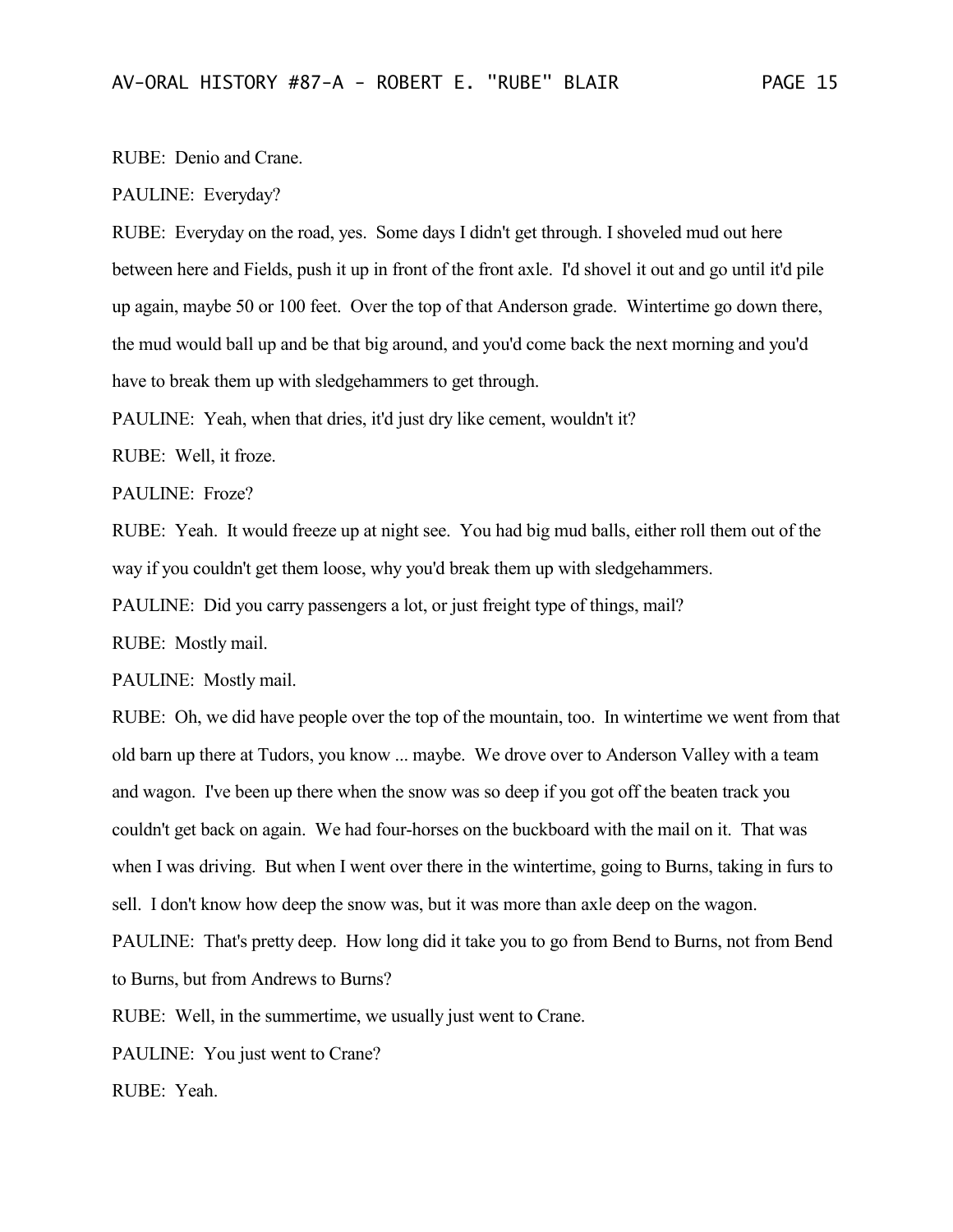PAULINE: Well, how long did it take you?

RUBE: Two days.

PAULINE: Two days in the summertime. And in the wintertime?

RUBE: Well, we went from Crane to Alberson, and from Alberson down. Once a week they'd change cars. They'd take this car over to Crane to have it serviced. That's why they went over that mountain. You know where that road goes back towards, goes south there after you come out this side of Crane, this side of Skinners?

PAULINE: Yeah.

RUBE: The road goes to east.

PAULINE: Yeah, back towards Venator and Malheur Cave? Yeah.

RUBE: Yeah. We made it that far one day with the stage from Crane.

PAULINE: Now this is a car?

RUBE: Yeah, a Ford. ... We had a car all the time. I had to walk back to Crane that night, back to

... I got stuck down here with a Ford, Model-T Ford, twisted the axle off. Was three days getting

out. Got out and put in a new axle before I got on to Denio.

PAULINE: Now how far is Denio from here?

RUBE: Well, about 40 miles.

PAULINE: About 40 miles.

RUBE: Yeah, I think about 40. Yeah these roads, it would be interesting for somebody to know.

PAULINE: Yeah, it would, but you would need to have a pickup or ...

RUBE: Well, you'd need a saddle horse.

PAULINE: Or a saddle horse.

RUBE: That's what you'd need.

PAULINE: Well, that would let me out, because I couldn't ride a horse far enough to get out of the yard.

RUBE: ...